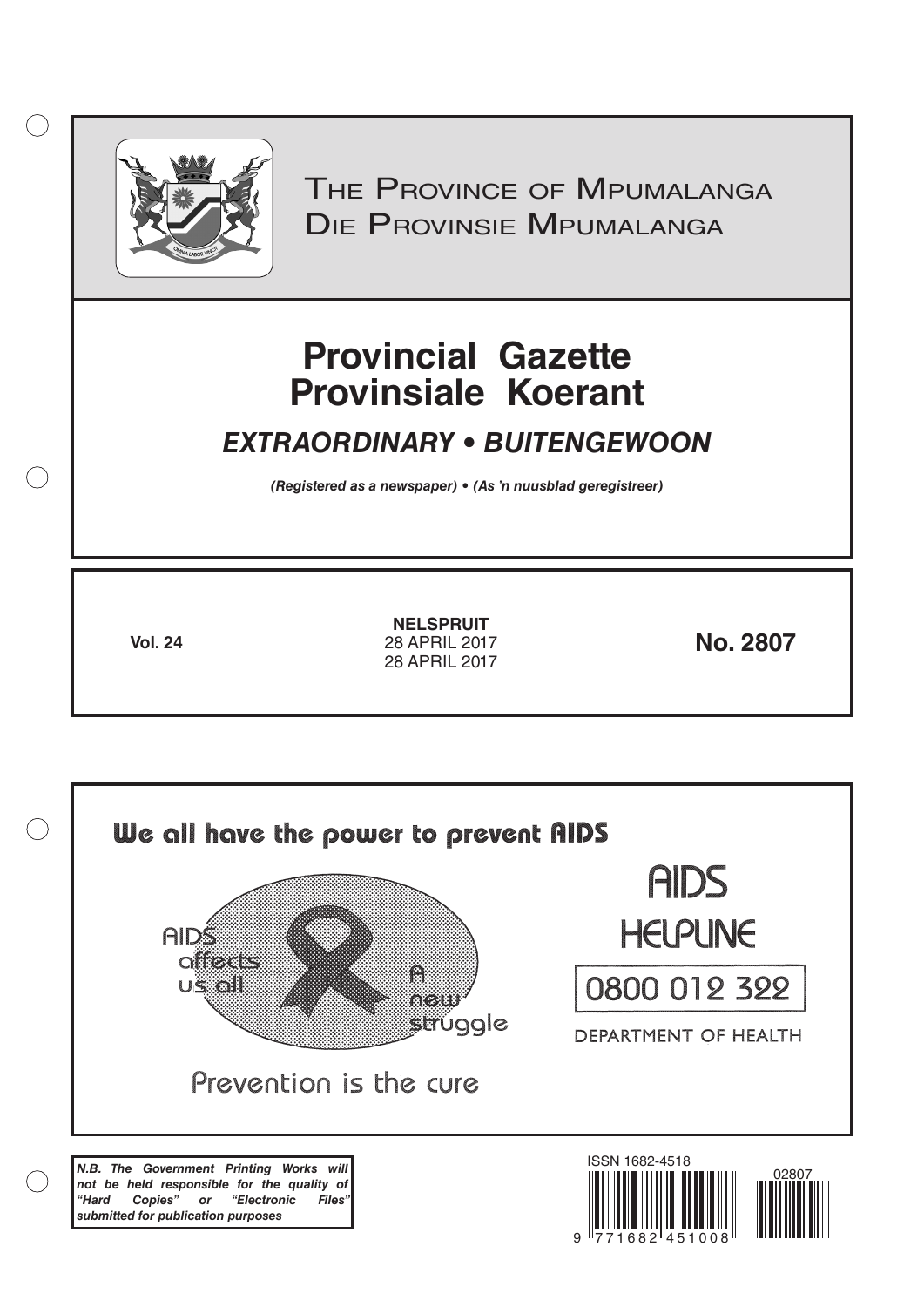### **IMPORTANT NOTICE:**

**The GovernmenT PrinTinG Works Will noT be held resPonsible for any errors ThaT miGhT occur due To The submission of incomPleTe / incorrecT / illeGible coPy.**

**no fuTure queries Will be handled in connecTion WiTh The above.**

### **CONTENTS**

*No No*

## *Page*

#### **GENERAL NOTICE**

| 40 | Mpumalanga Liquor Licensing Act, 2006 (Act No. 5 of 2006) : Notice of applications for liquor licences in terms of section 35 10 |  |  |  |
|----|----------------------------------------------------------------------------------------------------------------------------------|--|--|--|
|    |                                                                                                                                  |  |  |  |
|    |                                                                                                                                  |  |  |  |
|    |                                                                                                                                  |  |  |  |
| 41 | Mpumalanga Liquor Licensing Act, 2006 (Act No. 5 of 2006) : Notice of applications for transfer of liquor licences in terms of   |  |  |  |
|    |                                                                                                                                  |  |  |  |
|    |                                                                                                                                  |  |  |  |

## **LIST OF TARIFF RATES** FOR PUBLICATION OF LIQUOR NOTICES

**COMMENCEMENT: 1 APRIL 2016**

| <b>Pricing for Fixed Price Notices</b>                     |                      |  |  |  |
|------------------------------------------------------------|----------------------|--|--|--|
| <b>Notice Type</b>                                         | <b>New Price (R)</b> |  |  |  |
| Application for Liquor Licence - National                  | 150.00               |  |  |  |
| Application for Transfer of Liquor License - National      | 150.00               |  |  |  |
| Application for Liquor Licence - Gauteng                   | 150.00               |  |  |  |
| Application for Liquor Licence - Mpumalanga                | 150.00               |  |  |  |
| Application for Transfer of Liquor License - Mpumalanga    | 150.00               |  |  |  |
| Application for Liquor Licence - Northern Cape             | 150.00               |  |  |  |
| Application for Transfer of Liquor License - Northern Cape | 150.00               |  |  |  |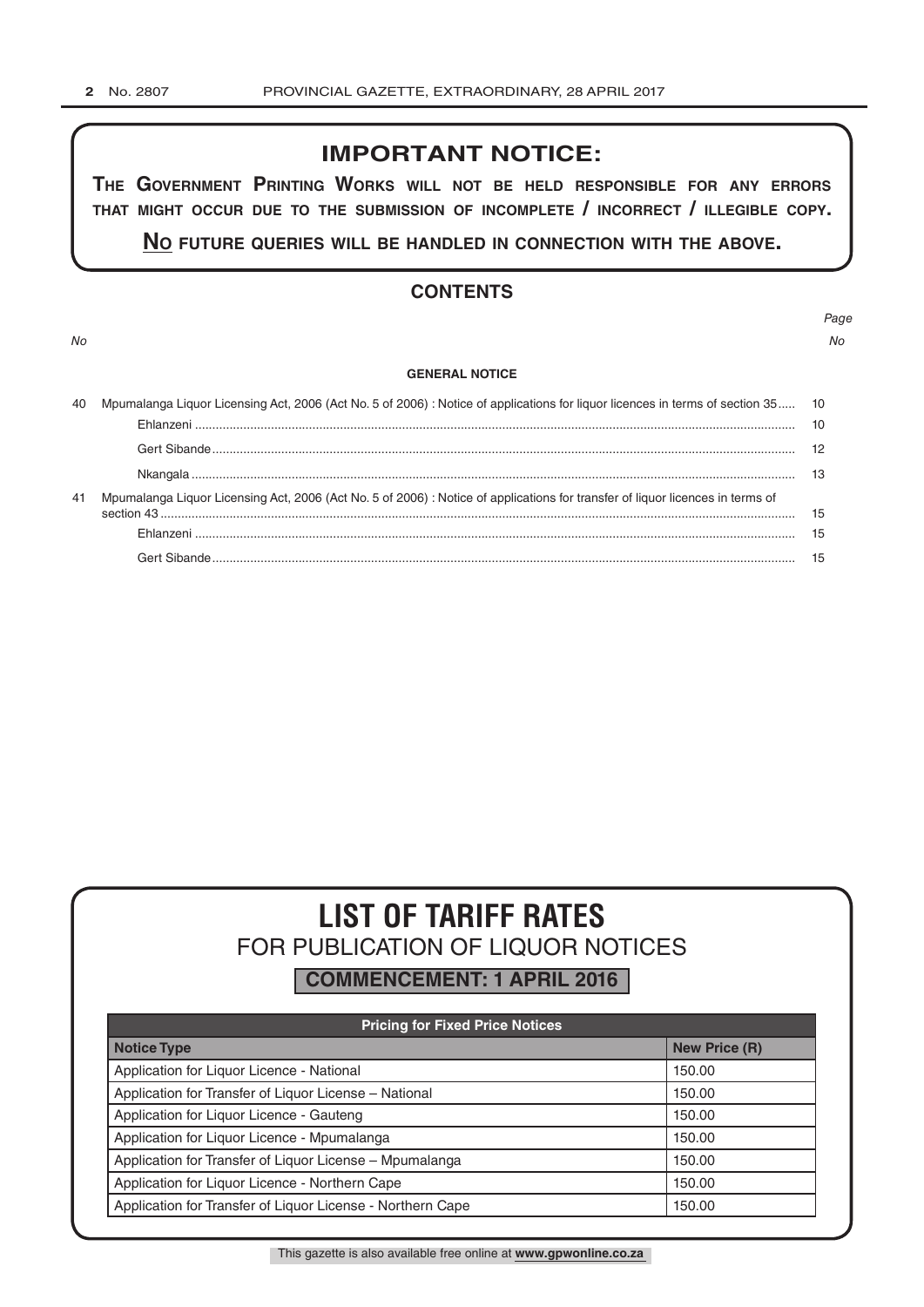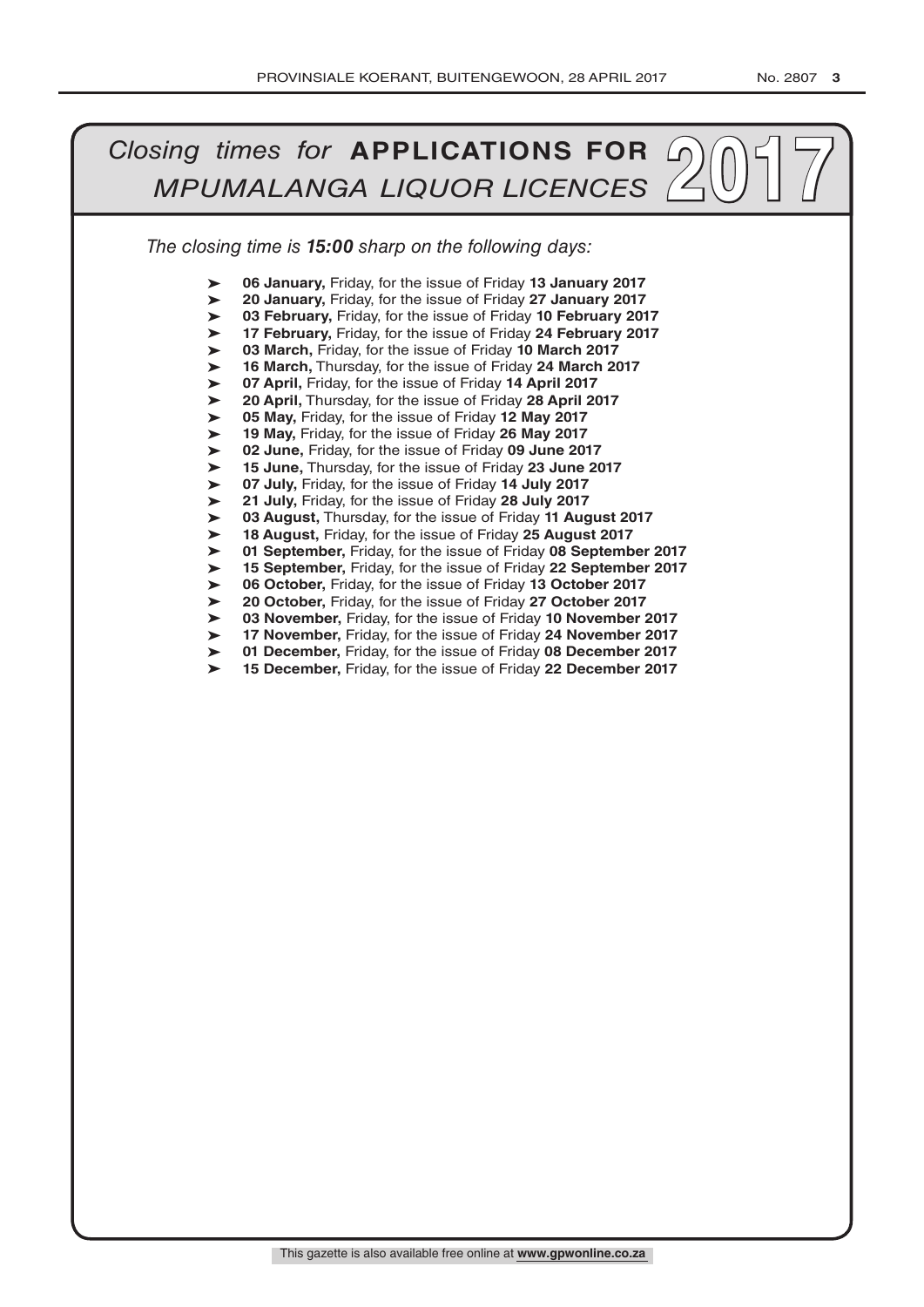The **Government Printing Works** (**GPW**) has established rules for submitting notices in line with its electronic notice processing system, which requires the use of electronic *Adobe* Forms. Please ensure that you adhere to these guidelines when completing and submitting your notice submission.

### **Closing Times for ACCepTAnCe of noTiCes**

- 1. The *Government Gazette* and *Government Tender Bulletin* are weekly publications that are published on Fridays and the closing time for the acceptance of notices is strictly applied according to the scheduled time for each gazette.
- 2. Please refer to the Submission Notice Deadline schedule in the table below. This schedule is also published online on the Government Printing works website www.gpwonline.co.za

All re-submissions will be subject to the standard cut-off times. **All notices received after the closing time will be rejected**.

| <b>Government Gazette Type</b>                   | <b>Publication</b><br><b>Frequency</b> | <b>Publication Date</b>                              | <b>Submission Deadline</b>                              | <b>Cancellations Deadline</b>                   |
|--------------------------------------------------|----------------------------------------|------------------------------------------------------|---------------------------------------------------------|-------------------------------------------------|
| <b>National Gazette</b>                          | Weekly                                 | Friday                                               | Friday 15h00 for next Friday                            | Tuesday, 12h00 - 3 days<br>prior to publication |
| <b>Regulation Gazette</b>                        | Weekly                                 | Friday                                               | Friday 15h00, to be published<br>the following Friday   | Tuesday, 12h00 - 3 days<br>prior to publication |
| <b>Petrol Price Gazette</b>                      | As required                            | First Wednesday of<br>the month                      | One week before publication                             | 3 days prior to<br>publication                  |
| <b>Road Carrier Permits</b>                      | Weekly                                 | Friday                                               | Thursday 15h00, to be<br>published the following Friday | 3 days prior to<br>publication                  |
| Unclaimed Monies (justice,<br>labour or lawyers) | January / As<br>required<br>2 per year | Any                                                  | 15 January / As required                                | 3 days prior to<br>publication                  |
| Parliament (acts, white paper,<br>green paper)   | As required                            | Any                                                  |                                                         | 3 days prior to<br>publication                  |
| <b>Manuals</b>                                   | As required                            | Any                                                  | <b>None</b>                                             | <b>None</b>                                     |
| <b>State of Budget</b><br>(National Treasury)    | <b>Monthly</b>                         | Any                                                  | 7 days prior to publication                             | 3 days prior to<br>publication                  |
| Legal Gazettes A, B and C                        | Weekly                                 | Friday                                               | One week before publication                             | Tuesday, 12h00 - 3 days<br>prior to publication |
| <b>Tender Bulletin</b>                           | Weekly                                 | Friday                                               | Friday 15h00 for next Friday                            | Tuesday, 12h00 - 3 days<br>prior to publication |
| Gauteng                                          | Weekly                                 | Wednesday                                            | Two weeks before publication                            | 3 days after submission<br>deadline             |
| <b>Eastern Cape</b>                              | Weekly                                 | Monday                                               | One week before publication                             | 3 days prior to<br>publication                  |
| Northern Cape                                    | Weekly                                 | Monday                                               | One week before publication                             | 3 days prior to<br>publication                  |
| <b>North West</b>                                | Weekly                                 | Tuesday                                              | One week before publication                             | 3 days prior to<br>publication                  |
| KwaZulu-Natal                                    | Weekly                                 | Thursday                                             | One week before publication                             | 3 days prior to<br>publication                  |
| Limpopo                                          | Weekly                                 | Friday                                               | One week before publication                             | 3 days prior to<br>publication                  |
| Mpumalanga                                       | Weekly                                 | Friday                                               | One week before publication                             | 3 days prior to<br>publication                  |
| <b>Gauteng Liquor License</b><br>Gazette         | Monthly                                | Wednesday before<br>the First Friday of the<br>month | Two weeks before publication                            | 3 days after submission<br>deadline             |
| Northern Cape Liquor License<br>Gazette          | <b>Monthly</b>                         | First Friday of the<br>month                         | Two weeks before publication                            | 3 days after submission<br>deadline             |
| National Liquor License Gazette                  | Monthly                                | First Friday of the<br>month                         | Two weeks before publication                            | 3 days after submission<br>deadline             |
| Mpumalanga Liquor License<br>Gazette             | 2 per month                            | Second & Fourth<br>Friday                            | One week before                                         | 3 days prior to<br>publication                  |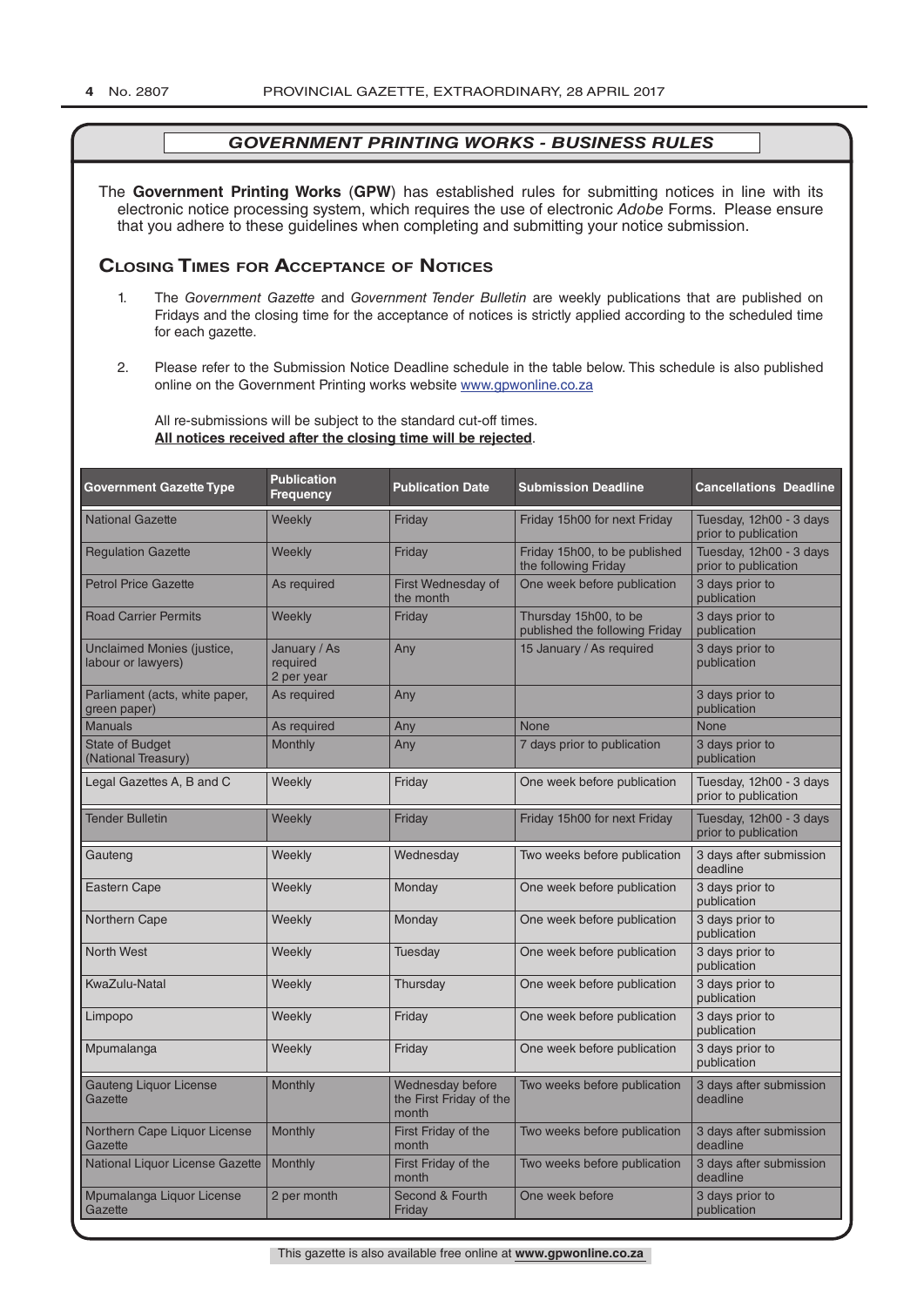### **exTrAordinAry gAzeTTes**

3. *Extraordinary Gazettes* can have only one publication date. If multiple publications of an *Extraordinary Gazette* are required, a separate Z95/Z95Prov *Adobe* Forms for each publication date must be submitted.

### **NOTICE SUBMISSION PROCESS**

- 4. Download the latest *Adobe* form, for the relevant notice to be placed, from the **Government Printing Works** website www.gpwonline.co.za.
- 5. The *Adobe* form needs to be completed electronically using *Adobe Acrobat* / *Acrobat Reader*. Only electronically completed *Adobe* forms will be accepted. No printed, handwritten and/or scanned *Adobe* forms will be accepted.
- 6. The completed electronic *Adobe* form has to be submitted via email to submit.egazette@gpw.gov.za. The form needs to be submitted in its original electronic *Adobe* format to enable the system to extract the completed information from the form for placement in the publication.
- 7. Every notice submitted **must** be accompanied by an official **GPW** quotation. This must be obtained from the *eGazette* Contact Centre.
- 8. Each notice submission should be sent as a single email. The email **must** contain **all documentation relating to a particular notice submission**.
	- 8.1. Each of the following documents must be attached to the email as a separate attachment:
		- 8.1.1. An electronically completed *Adobe* form, specific to the type of notice that is to be placed.
			- 8.1.1.1. For National *Government Gazette* or *Provincial Gazette* notices, the notices must be accompanied by an electronic Z95 or Z95Prov *Adobe* form
			- 8.1.1.2. The notice content (body copy) **MUST** be a separate attachment.
		- 8.1.2. A copy of the official **Government Printing Works** quotation you received for your notice . *(Please see Quotation section below for further details)*
		- 8.1.3. A valid and legible Proof of Payment / Purchase Order: **Government Printing Works** account customer must include a copy of their Purchase Order*.* **Non**-**Government Printing Works** account customer needs to submit the proof of payment for the notice
		- 8.1.4. Where separate notice content is applicable (Z95, Z95 Prov and TForm 3, it should **also** be attached as a separate attachment. *(Please see the Copy Section below, for the specifications)*.
		- 8.1.5. Any additional notice information if applicable.
- 9. The electronic *Adobe* form will be taken as the primary source for the notice information to be published. Instructions that are on the email body or covering letter that contradicts the notice form content will not be considered. The information submitted on the electronic *Adobe* form will be published as-is.
- 10. To avoid duplicated publication of the same notice and double billing, Please submit your notice **ONLY ONCE.**
- 11. Notices brought to **GPW** by "walk-in" customers on electronic media can only be submitted in *Adobe* electronic form format. All "walk-in" customers with notices that are not on electronic *Adobe* forms will be routed to the Contact Centre where they will be assisted to complete the forms in the required format.
- 12. Should a customer submit a bulk submission of hard copy notices delivered by a messenger on behalf of any organisation e.g. newspaper publisher, the messenger will be referred back to the sender as the submission does not adhere to the submission rules.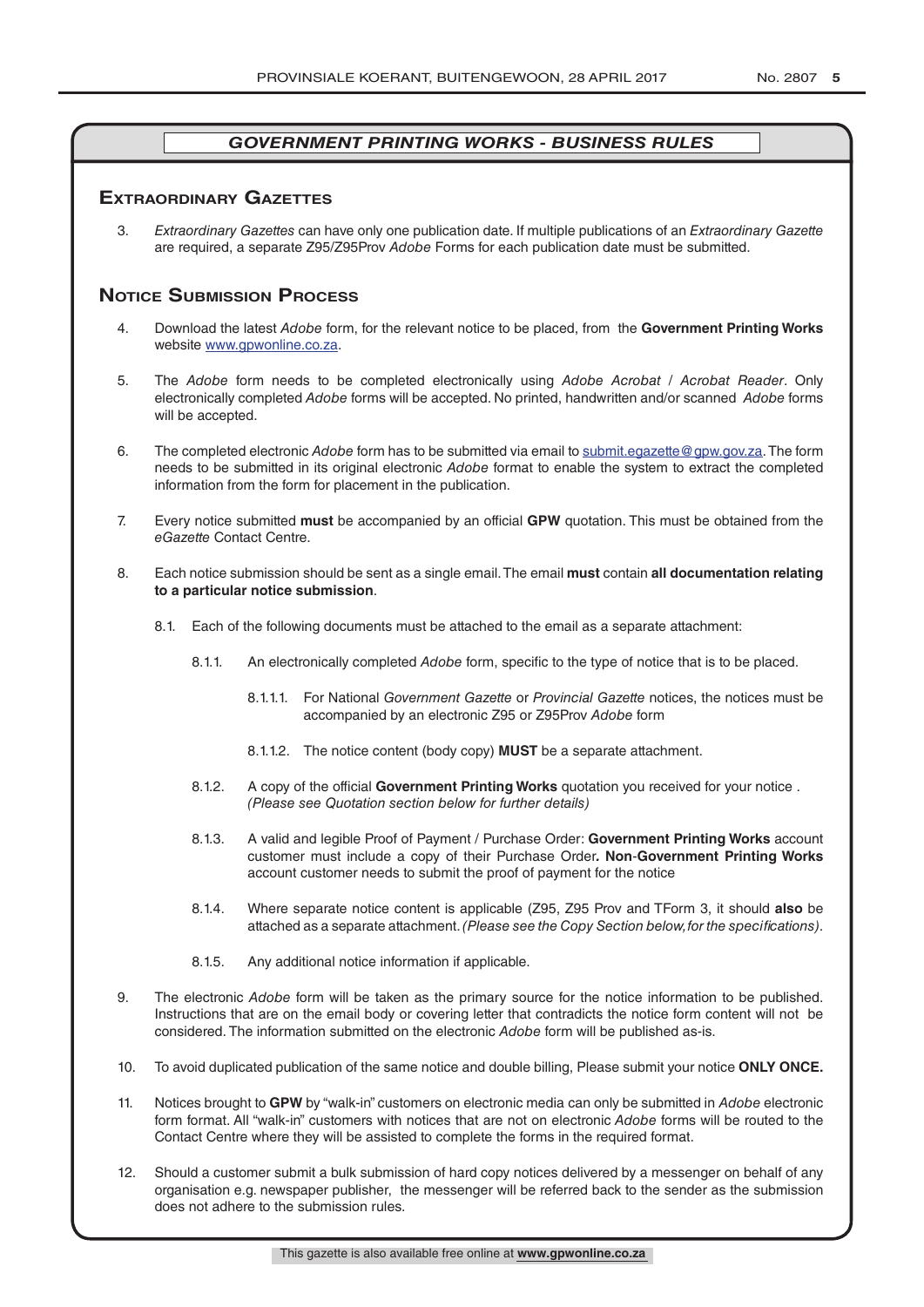### **QuoTATions**

- 13. Quotations are valid until the next tariff change.
	- 13.1. *Take note:* **GPW**'s annual tariff increase takes place on *1 April* therefore any quotations issued, accepted and submitted for publication up to *31 March* will keep the old tariff. For notices to be published from 1 April, a quotation must be obtained from **GPW** with the new tariffs. Where a tariff increase is implemented during the year, **GPW** endeavours to provide customers with 30 days' notice of such changes.
- 14. Each quotation has a unique number.
- 15. Form Content notices must be emailed to the *eGazette* Contact Centre for a quotation.
	- 15.1. The *Adobe* form supplied is uploaded by the Contact Centre Agent and the system automatically calculates the cost of your notice based on the layout/format of the content supplied.
	- 15.2. It is critical that these *Adobe* Forms are completed correctly and adhere to the guidelines as stipulated by **GPW**.

#### 16. **APPLICABLE ONLY TO GPW ACCOUNT HOLDERS**:

- 16.1. **GPW** Account Customers must provide a valid **GPW** account number to obtain a quotation.
- 16.2. Accounts for **GPW** account customers **must** be active with sufficient credit to transact with **GPW** to submit notices.
	- 16.2.1. If you are unsure about or need to resolve the status of your account, please contact the **GPW** Finance Department prior to submitting your notices. (If the account status is not resolved prior to submission of your notice, the notice will be failed during the process).

### 17. **APPLICABLE ONLY TO CASH CUSTOMERS:**

- 17.1. Cash customers doing **bulk payments** must use a **single email address** in order to use the **same proof of payment** for submitting multiple notices.
- 18. The responsibility lies with you, the customer, to ensure that the payment made for your notice(s) to be published is sufficient to cover the cost of the notice(s).
- 19. Each quotation will be associated with one proof of payment / purchase order / cash receipt.

#### 19.1. This means that **the quotation number can only be used once to make a payment.**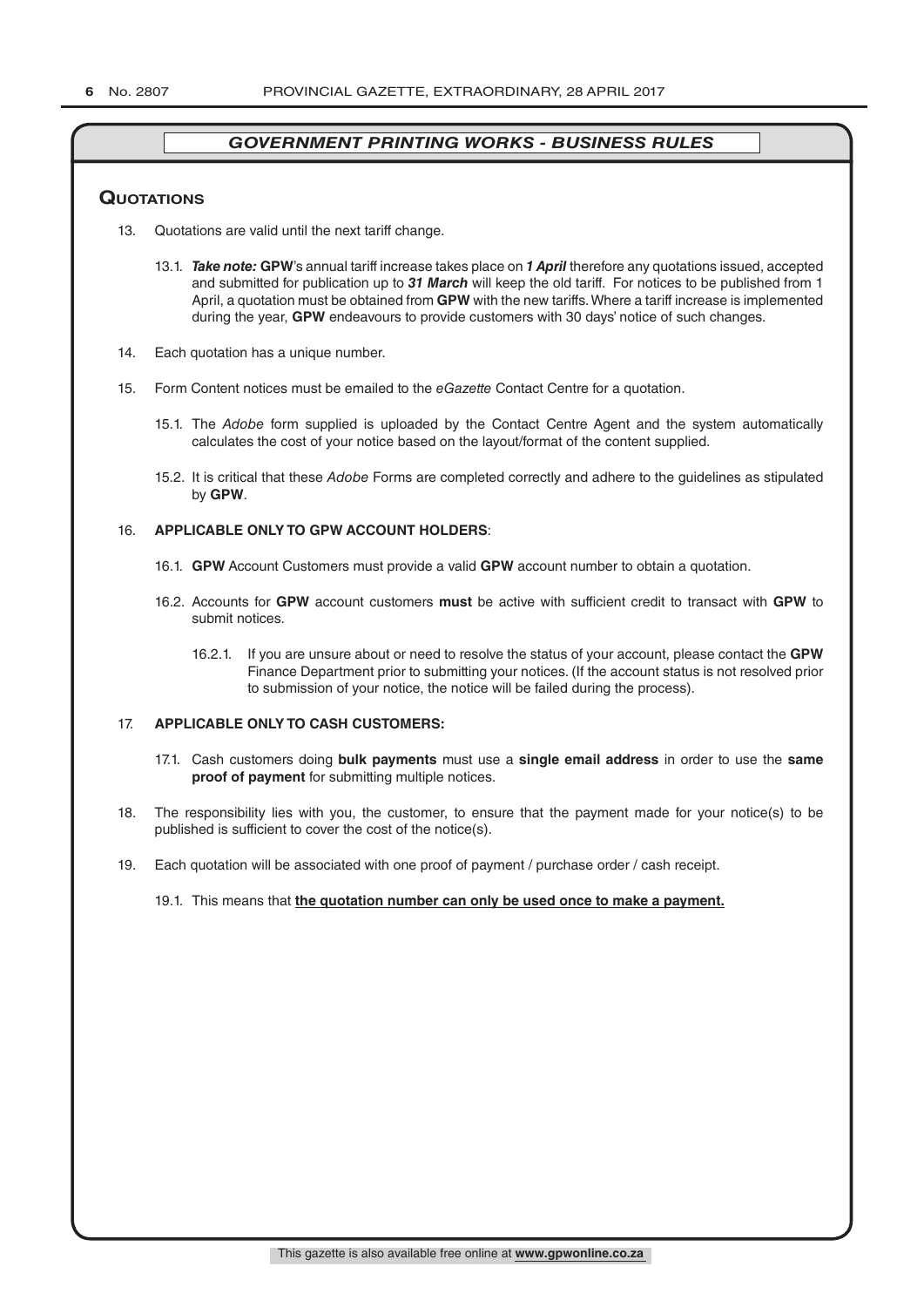### **COPY (SEPARATE NOTICE CONTENT DOCUMENT)**

- 20. Where the copy is part of a separate attachment document for Z95, Z95Prov and TForm03
	- 20.1. Copy of notices must be supplied in a separate document and may not constitute part of any covering letter, purchase order, proof of payment or other attached documents.

The content document should contain only one notice. (You may include the different translations of the same notice in the same document).

20.2. The notice should be set on an A4 page, with margins and fonts set as follows:

Page size  $=$  A4 Portrait with page margins: Top  $=$  40mm, LH/RH  $=$  16mm, Bottom  $=$  40mm; Use font size: Arial or Helvetica 10pt with 11pt line spacing;

Page size = A4 Landscape with page margins: Top = 16mm, LH/RH = 40mm, Bottom = 16mm; Use font size: Arial or Helvetica 10pt with 11pt line spacing;

### **CAnCellATions**

- 21. Cancellation of notice submissions are accepted by **GPW** according to the deadlines stated in the table above in point 2. Non-compliance to these deadlines will result in your request being failed. Please pay special attention to the different deadlines for each gazette. Please note that any notices cancelled after the cancellation deadline will be published and charged at full cost.
- 22. Requests for cancellation must be sent by the original sender of the notice and must accompanied by the relevant notice reference number (N-) in the email body.

### **AmendmenTs To noTiCes**

23. With effect from 01 October 2015, **GPW** will not longer accept amendments to notices. The cancellation process will need to be followed according to the deadline and a new notice submitted thereafter for the next available publication date.

### **REJECTIONS**

- 24. All notices not meeting the submission rules will be rejected to the customer to be corrected and resubmitted. Assistance will be available through the Contact Centre should help be required when completing the forms. (012-748 6200 or email info.egazette@gpw.gov.za). Reasons for rejections include the following:
	- 24.1. Incorrectly completed forms and notices submitted in the wrong format, will be rejected.
	- 24.2. Any notice submissions not on the correct *Adobe* electronic form, will be rejected.
	- 24.3. Any notice submissions not accompanied by the proof of payment / purchase order will be rejected and the notice will not be processed.
	- 24.4. Any submissions or re-submissions that miss the submission cut-off times will be rejected to the customer. The Notice needs to be re-submitted with a new publication date.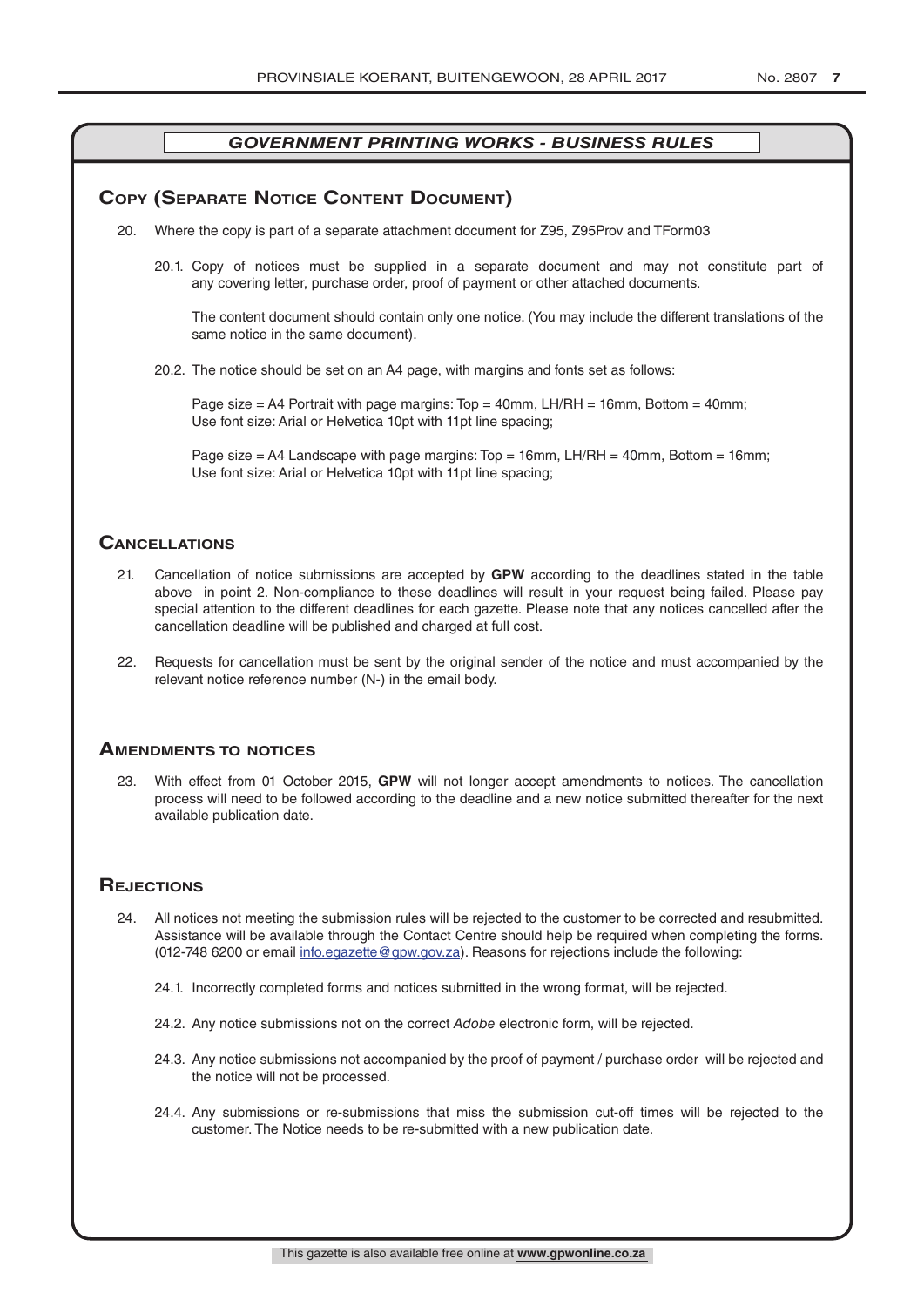### **ApprovAl of noTiCes**

- 25. Any notices other than legal notices are subject to the approval of the Government Printer, who may refuse acceptance or further publication of any notice.
- 26. No amendments will be accepted in respect to separate notice content that was sent with a Z95 or Z95Prov notice submissions. The copy of notice in layout format (previously known as proof-out) is only provided where requested, for Advertiser to see the notice in final Gazette layout. Should they find that the information submitted was incorrect, they should request for a notice cancellation and resubmit the corrected notice, subject to standard submission deadlines. The cancellation is also subject to the stages in the publishing process, i.e. If cancellation is received when production (printing process) has commenced, then the notice cannot be cancelled.

### **governmenT prinTer indemnified AgAinsT liAbiliTy**

- 27. The Government Printer will assume no liability in respect of—
	- 27.1. any delay in the publication of a notice or publication of such notice on any date other than that stipulated by the advertiser;
	- 27.2. erroneous classification of a notice, or the placement of such notice in any section or under any heading other than the section or heading stipulated by the advertiser;
	- 27.3. any editing, revision, omission, typographical errors or errors resulting from faint or indistinct copy.

### **liAbiliTy of AdverTiser**

28. Advertisers will be held liable for any compensation and costs arising from any action which may be instituted against the Government Printer in consequence of the publication of any notice.

### **CusTomer inQuiries**

Many of our customers request immediate feedback/confirmation of notice placement in the gazette from our Contact Centre once they have submitted their notice – While **GPW** deems it one of their highest priorities and responsibilities to provide customers with this requested feedback and the best service at all times, we are only able to do so once we have started processing your notice submission.

**GPW** has a 2-working day turnaround time for processing notices received according to the business rules and deadline submissions.

Please keep this in mind when making inquiries about your notice submission at the Contact Centre.

- 29. Requests for information, quotations and inquiries must be sent to the Contact Centre ONLY.
- 30. Requests for Quotations (RFQs) should be received by the Contact Centre at least **2 working days** before the submission deadline for that specific publication.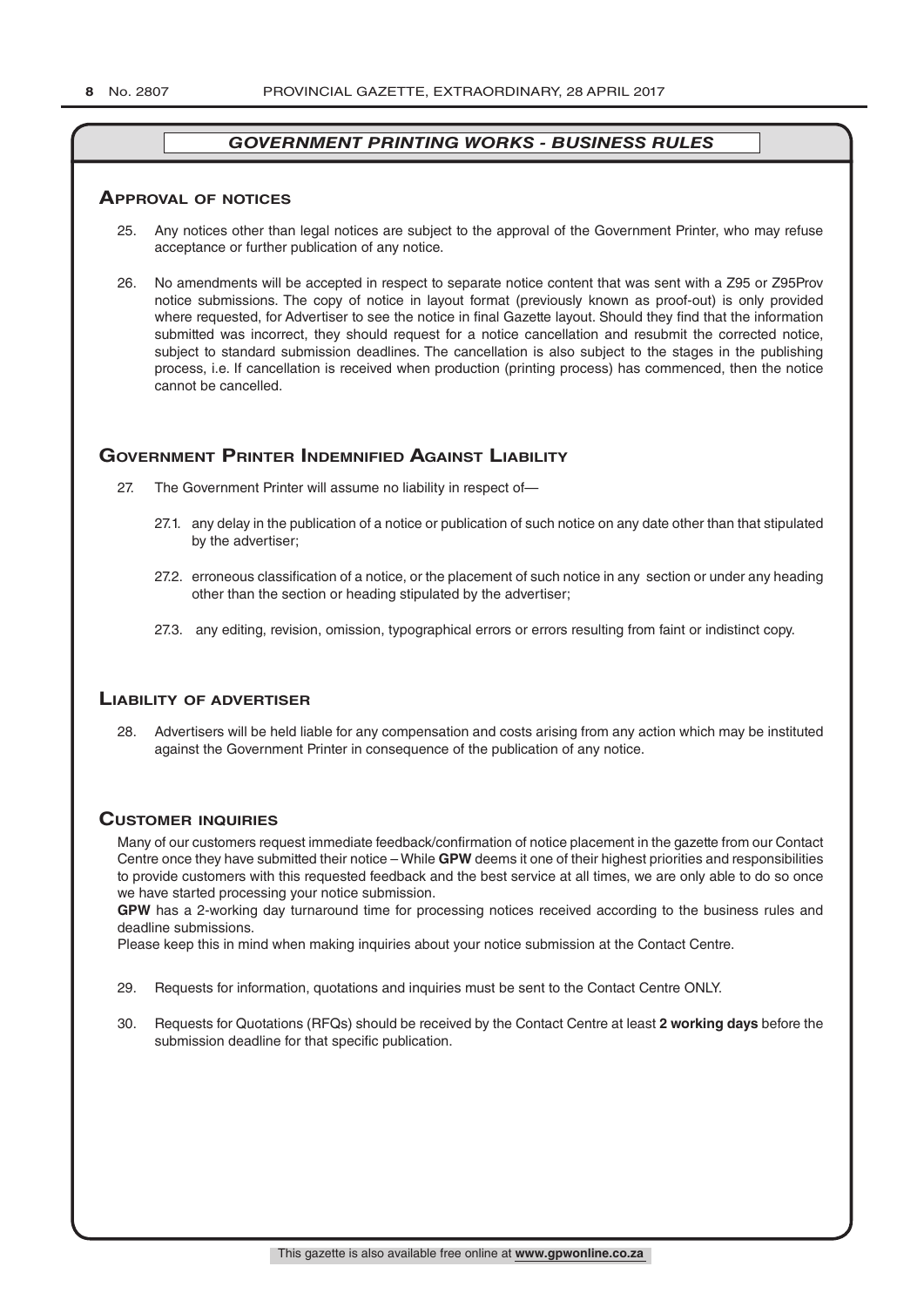### **pAymenT of CosT**

- 31. The Request for Quotation for placement of the notice should be sent to the Gazette Contact Centre as indicated above, prior to submission of notice for advertising.
- 32. Payment should then be made, or Purchase Order prepared based on the received quotation, prior to the submission of the notice for advertising as these documents i.e. proof of payment or Purchase order will be required as part of the notice submission, as indicated earlier.
- 33. Every proof of payment must have a valid **GPW** quotation number as a reference on the proof of payment document.
- 34. Where there is any doubt about the cost of publication of a notice, and in the case of copy, an enquiry, accompanied by the relevant copy, should be addressed to the Gazette Contact Centre, **Government Printing Works**, Private Bag X85, Pretoria, 0001 email: info.egazette@gpw.gov.za before publication.
- 35. Overpayment resulting from miscalculation on the part of the advertiser of the cost of publication of a notice will not be refunded, unless the advertiser furnishes adequate reasons why such miscalculation occurred. In the event of underpayments, the difference will be recovered from the advertiser, and future notice(s) will not be published until such time as the full cost of such publication has been duly paid in cash or electronic funds transfer into the **Government Printing Works** banking account.
- 36. In the event of a notice being cancelled, a refund will be made only if no cost regarding the placing of the notice has been incurred by the **Government Printing Works**.
- 37. The **Government Printing Works** reserves the right to levy an additional charge in cases where notices, the cost of which has been calculated in accordance with the List of Fixed Tariff Rates, are subsequently found to be excessively lengthy or to contain overmuch or complicated tabulation.

### **proof of publiCATion**

- 38. Copies of any of the *Government Gazette* or *Provincial Gazette* can be downloaded from the **Government Printing Works** website www.gpwonline.co.za free of charge, should a proof of publication be required.
- 39. Printed copies may be ordered from the Publications department at the ruling price. The **Government Printing Works** will assume no liability for any failure to post or for any delay in despatching of such *Government Gazette*(s).

### *GOVERNMENT PRINTING WORKS CONTACT INFORMATION*

| <b>Physical Address:</b>         |  |  |  |  |
|----------------------------------|--|--|--|--|
| <b>Government Printing Works</b> |  |  |  |  |
| 149 Bosman Street                |  |  |  |  |
| Pretoria                         |  |  |  |  |

**For Gazette and Notice submissions:** Gazette Submissions: **E-mail:** submit.egazette@gpw.gov.za **For queries and quotations, contact:** Gazette Contact Centre: **E-mail:** info.egazette@gpw.gov.za

## **Physical Address: Postal Address: GPW Banking Details:**

Private Bag X85 **Bank:** ABSA Bosman Street 149 Bosman Street Pretoria **Account No.:** 405 7114 016 Pretoria 0001 **Branch Code:** 632-005

**Tel:** 012-748 6200

**Contact person for subscribers:** Mrs M. Toka: **E-mail:** subscriptions@gpw.gov.za **Tel:** 012-748-6066 / 6060 / 6058 **Fax:** 012-323-9574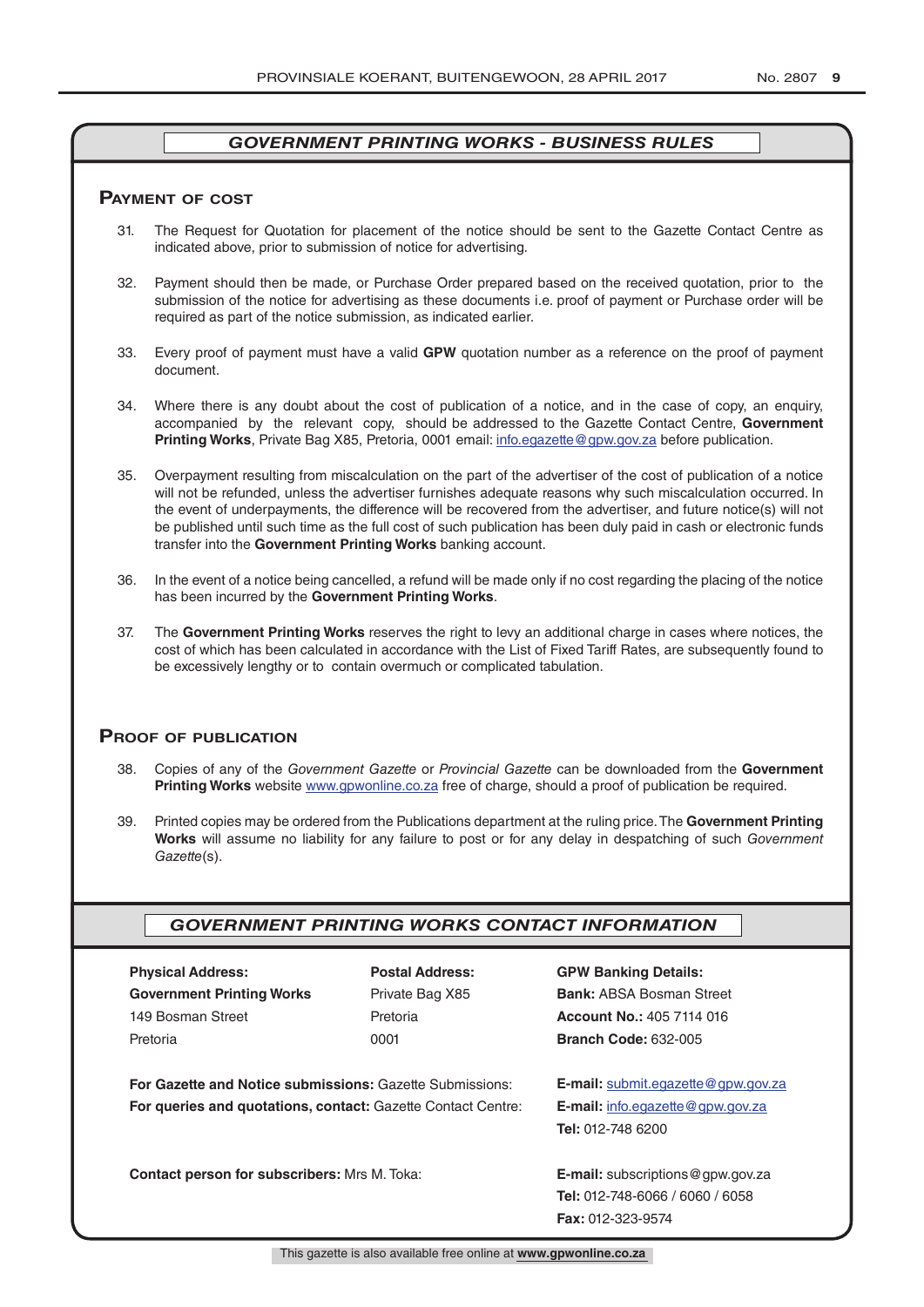### **Form 2**

### General Notice

### **NOTICE 40 OF 2017**

#### **MPUMALANGA LIQUOR LICENSING ACT, 2006 (Act No. 5 of 2006)**

#### **Notice of applications for liquor licences in terms of section 35**

Notice is hereby given that the applicants specified in the Schedule hereto have given notice of their intention to lodge applications for the grant of new liquor licences to the Secretary, Regional Liquor Licensing Offices in respect of premises situated in the local committee area indicated in the Schedule.

Comments should be made in writing and be addressed to the municipality concerned and a copy to the applicant, to reach the said addresses within thirty (30) days of this application.

Invitation for public comments in applying for a Liquor Licence in terms of section 35(2)(a) of the Mpumalanga Liquor Licensing Act, 2006.

### **SCHEDULE**

The undermentioned figures used in brackets in the Schedule, have the following meanings:

- (1) = Full name of applicant, ID Number of Applicant.
- (2) = Intended trading name.
- (3) = Notice given on behalf of: self *or* other juristic person/s.
- $(4)$  = Type of licence applied for.
- $(5)$  = Full address and location of the premises
- $(6)$  = Municipality address where comments must be submitted
- $(7)$  = Applicant address where comments must be submitted

### **FHI ANZENI**

### **MBOMBELA LOCAL MUNICIPALITY**

- (1) I, **JOBE PAULOS DLAMINI,** ID No. 7004105943083, an adult male, hereby invites written public comments concerning the application for a Liquor Licence to the Mpumalanga Liquor Authority.
- (2) To trade under the name Makavilla Tavern.
- (3) I make this application for myself.
- (4) The retail sale of liquor for consumption on and off the premises where the liquor is sold.
- (5) *Physical address:* Stand No.188 Gutshwa Trust, Kabokweni, 1245., being an address in the Republic of South Africa and within the boundries of Mpumalanga Province. *Postal address:* P.O. Box 125148, Nelspruit, 1200..
- (6) 1 Nel Street, Mbombela, 1200, Mpumalanga..
- (7) 4th Floor, Suite 403, ka-Mkholo building,26 Brown Street, Mbombela,1200.

#### **MBOMBELA LOCAL MUNICIPALITY**

(1) I, **CHRISTELLE DE WET,** ID No. 6203310026087, an adult female, hereby invites written public comments concerning the application for a Liquor Licence to the Mpumalanga Liquor Authority.

- (2) To trade under the name DIE STOEP.
- (3) I make this application on behalf of the juristic person: IMFUNDVO BOOKS CC. (Reg No. 2008/215045/23).
- (4) The retail sale of liquor in terms of a special liquor license in respect of a specified event.
- (5) *Physical address:* 57 SONPARK BOULEVARD, FAURIE STREET, SONHEUWEL, NELSPRUIT, being an address in the Republic of South Africa and within the boundries of Mpumalanga Province. *Postal address:* P.O. BOX 42, SONPARK, 1206.
- (6) 1 NEL STREET, MBOMBELA.
- (7) SWANEPOEL & PARTNERS INCORPORATED, SUITE 601, THE PINNACLE BUILDING, NELSPRUIT, P.O. BOX 1300, NELSPRUIT, 1200.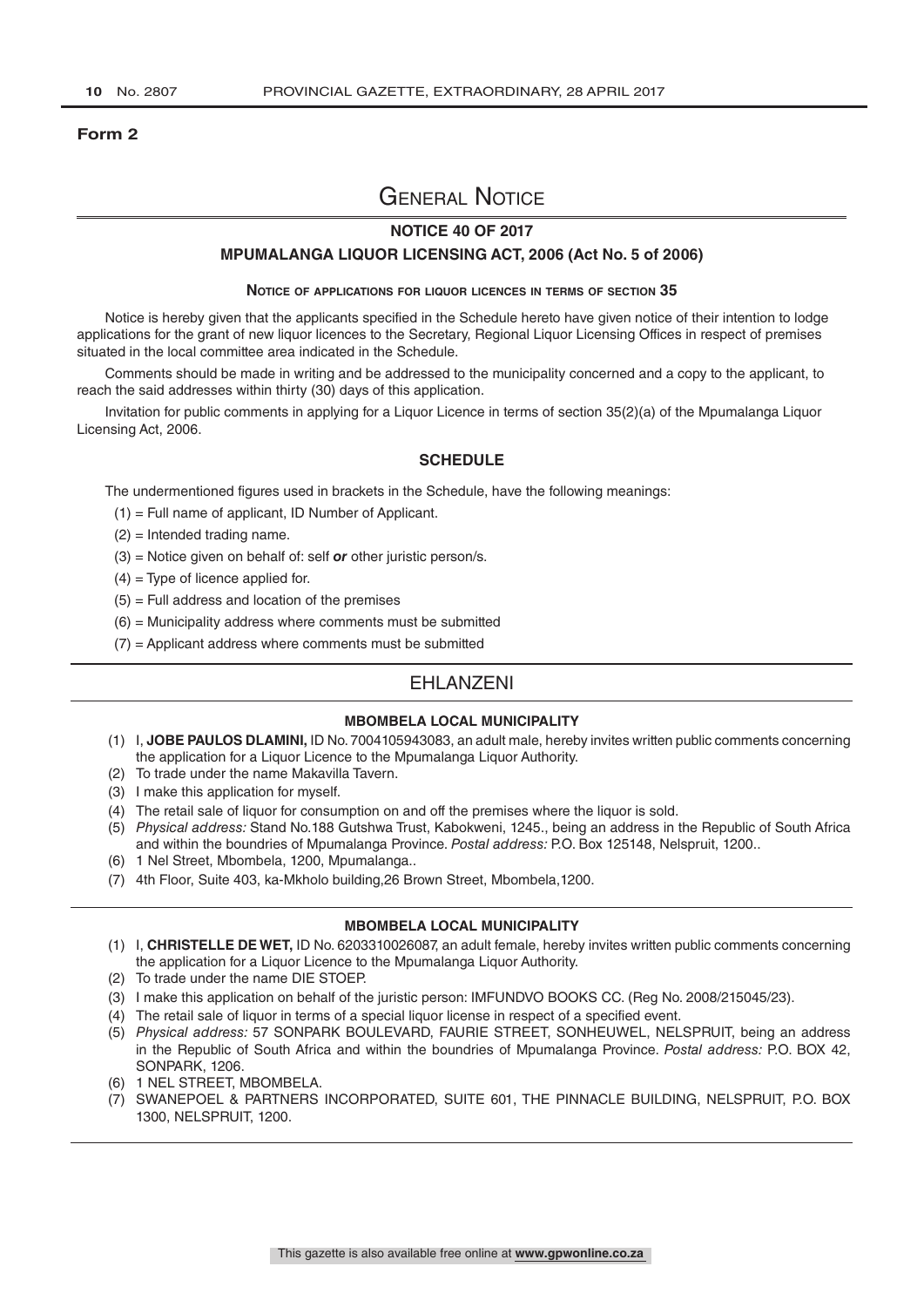### **NKOMAZI LOCAL MUNICIPALITY**

- (1) I, **CHRISTELLE DE WET,** ID No. 6203310026087, an adult female, hereby invites written public comments concerning the application for a Liquor Licence to the Mpumalanga Liquor Authority.
- (2) To trade under the name KAMBAKU RIVER LODGE.
- (3) I make this application on behalf of the juristic person: ANTHONY SANTANA & LEANNE SANTANA. (Reg No. N/A).
- (4) The retail sale of liquor for consumption on the premises where the liquor is sold.
- (5) *Physical address:* 142 STRATHMORE, MALELANE, being an address in the Republic of South Africa and within the boundries of Mpumalanga Province. *Postal address:* P.O. BOX 525, MALELANE, 1320.
- (6) 9 PARK STREET, MALELANE, 1320.
- (7) SWANEPOEL & PARTNERS INCORPORATED, SUITE 601, THE PINNACLE BUILDING, NELSPRUIT, P.O. BOX 1300, NELSPRUIT, 1200.

### **BUSHBUCKRIDGE LOCAL MUNICIPALITY**

- (1) I, **PICK N PAY RETAILERS (PTY) LTD,** ID No. 73/004739/07, an adult male, hereby invites written public comments concerning the application for a Liquor Licence to the Mpumalanga Liquor Authority.
- (2) To trade under the name PICK N PAY LIQUOR STORE (THULAMAHASHE PLAZA).
- (3) I make this application on behalf of the juristic person: PICK N PAY RETAILERS (PTY) LTD. (Reg No. 73/004739/07).
- (4) The retail sale of liquor for consumption off the premises where the liquor is sold.
- (5) *Physical address:* NEW PICK N PAY LIQUOR STORE TO BE SITUATED IN THE NEW PHASE OF THE EXISTING THULAMAHASHE PLAZA, SITUATED AT 22 MAIN STREET ON ERF/STAND 1594 THULAMAHASHE - C, THULAMAHASHE, being an address in the Republic of South Africa and within the boundries of Mpumalanga Province. *Postal address:* PO BOX 32106, GLENSTANTIA, 0010.
- (6) R533 Graskop Road, Opposite Mpumalanga Driving Licensing Testing Center, BUSHBUCKRIDGE / Private Bag X9308, BUSHBUCKRIDGE, 1280 / 013 799 1851 / 1857.
- (7) MARIUS BLOM INCORPORATED, ON BEHALF OF PICK N PAY RETAILERS (PTY) LTD, PO BOX 32106, GLENSTANTIA, 0010, PRETORIA, (E-Mail: christo@mariusblom.co.za, Tel: (012) 004-0244, Fax: 086 586 4929).

### **MBOMBELA LOCAL MUNICIPALITY**

- (1) I, **ORIEL DOCTOR SINGWANE,** ID No. 7409155399083, an adult male, hereby invites written public comments concerning the application for a Liquor Licence to the Mpumalanga Liquor Authority.
- (2) To trade under the name BIZZI CONA.
- (3) I make this application for myself.
- (4) The retail sale of liquor for consumption on the premises where the liquor is sold.
- (5) *Physical address:* 8586 cnr masakhane/ emfuleni road matsulu 1203, being an address in the Republic of South Africa and within the boundries of Mpumalanga Province. *Postal address:* P.O. BOX 236 SONPARK 1206.
- (6) P.O .BOX 45 MBOMBELA 1200.
- (7) 8586 CNR MASAKHANE/ EMFULENI ROAD, MATSULU 1203.

#### **BUSHBUCKRIDGE LOCAL MUNICIPALITY**

- (1) I, **PICK N PAY RETAILERS (PTY) LTD,** ID No. 73/004739/07, an adult male, hereby invites written public comments concerning the application for a Liquor Licence to the Mpumalanga Liquor Authority.
- (2) To trade under the name PICK N PAY (THULAMAHASHE PLAZA).
- (3) I make this application on behalf of the juristic person: PICK N PAY RETAILERS (PTY) LTD. (Reg No. 73/004739/07).
- (4) The retail sale of liquor for consumption off the premises where the liquor is sold.
- (5) *Physical address:* NEW PICK N PAY SUPERMARKET WITH WINE SECTION TO BE SITUATED IN THE NEW PHASE OF THE EXISTING THULAMAHASHE PLAZA, SITUATED AT 22 MAIN STREET ON ERF/STAND 1594 THULAMAHASHE - C, THULAMAHASHE., being an address in the Republic of South Africa and within the boundries of Mpumalanga Province. *Postal address:* PO BOX 32106, GLENSTANTIA, 0010..
- (6) R533 Graskop Road, Opposite Mpumalanga Driving Licensing Testing Center, BUSHBUCKRIDGE / Private Bag X9308, BUSHBUCKRIDGE, 1280 / 013 799 1851 / 1857..
- (7) MARIUS BLOM INCORPORATED, ON BEHALF OF PICK N PAY RETAILERS (PTY) LTD, PO BOX 32106, GLENSTANTIA, 0010, PRETORIA, (E-Mail: christo@mariusblom.co.za, Tel: (012) 004-0244, Fax: 086 586 4929)..

### **NKOMAZI LOCAL MUNICIPALITY**

- (1) I, **Sifunda Fatty Sash,** ID No. 7401095672088, an adult male, hereby invites written public comments concerning the application for a Liquor Licence to the Mpumalanga Liquor Authority.
- (2) To trade under the name Mkwezi Tavern.
- (3) I make this application for myself.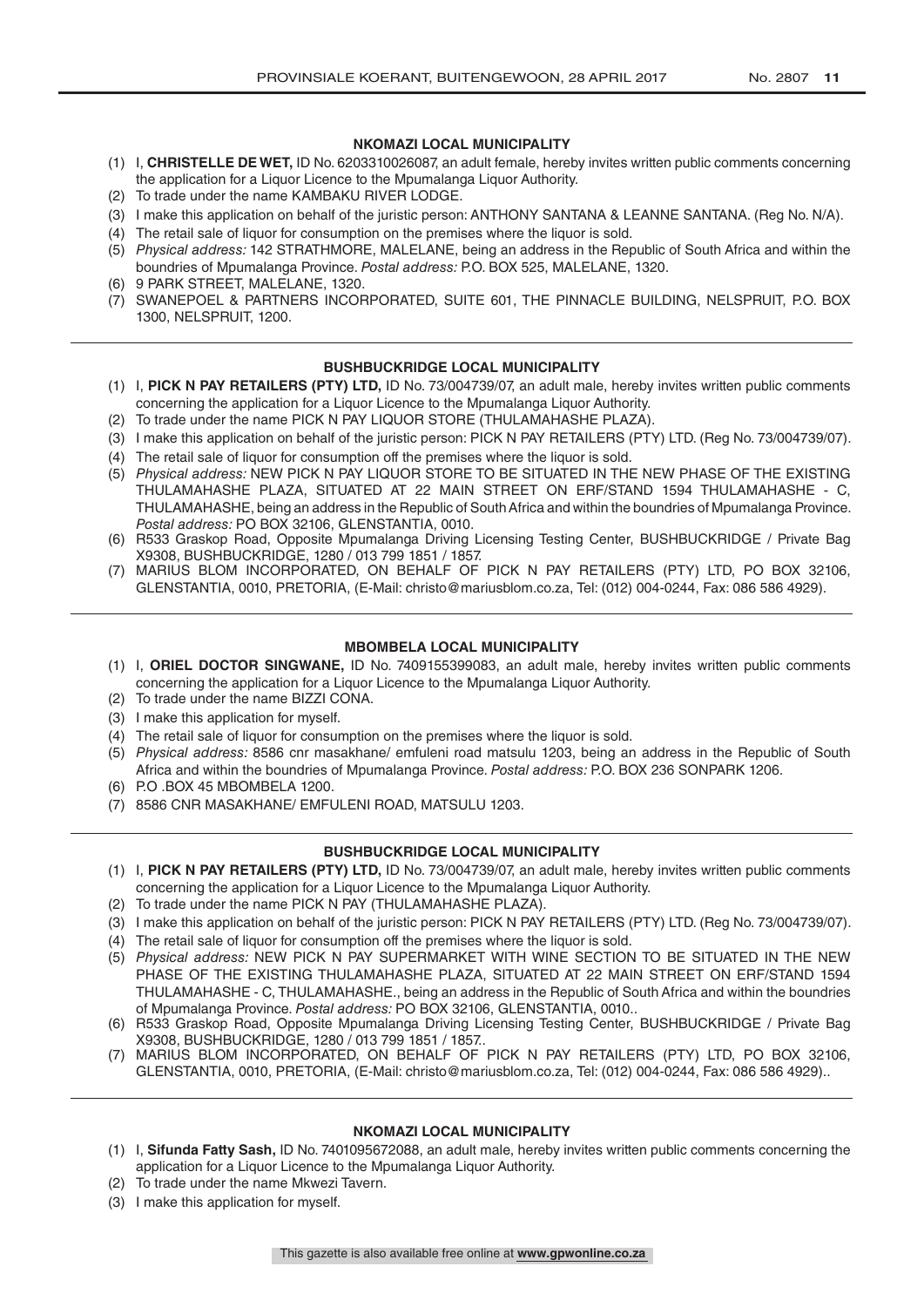- (4) The retail sale of liquor for consumption on the premises where the liquor is sold.
- (5) *Physical address:* Stand No 5/R15/1906, Kamhlushwa, being an address in the Republic of South Africa and within the boundries of Mpumalanga Province. *Postal address:* PO Box 7208, Malelane, 1320.
- (6) Private Bag x 101, Malelane 1320.
- (7) 09 Park Street, Malelane 1320.

#### **MBOMBELA LOCAL MUNICIPALITY**

- (1) I, **Zwelibanzi Mncube,** ID No. 6006235455087, an adult male, hereby invites written public comments concerning the application for a Liquor Licence to the Mpumalanga Liquor Authority.
- (2) To trade under the name Msholozi Busy Corner.
- (3) I make this application on behalf of the juristic person: K2016494169. (Reg No. K2016494169).
- (4) The retail sale of liquor for consumption on and off the premises where the liquor is sold.
- (5) *Physical address:* Msholozi Busy Corner
- white river, 1240, being an address in the Republic of South Africa and within the boundries of Mpumalanga Province. *Postal address:* PO Box 4100

, White River, 1240.

(6) 1 Nel Street,

Mbombela, 1200. (7) PO Box 4100,

White River, 1240.

### GERT SIBANDE

### **ALBERT LUTHULI LOCAL MUNICIPALITY**

- (1) I, **ANANIA FOKOTI LEBELU HLOPHE,** ID No. 5905295607084, an adult male, hereby invites written public comments concerning the application for a Liquor Licence to the Mpumalanga Liquor Authority.
- (2) To trade under the name DUMISANI RESTAURANT.
- (3) I make this application for myself.
- (4) The retail sale of liquor in terms of a special liquor license for consumption on and off the premises where the liquor is sold.
- (5) *Physical address:* STAND NO E553, BETTYSGOED, EERSTEHOEK, being an address in the Republic of South Africa and within the boundries of Mpumalanga Province. *Postal address:* P.O. BOX 1741, NELSPRUIT, 1200.
- (6) 28 KERK STREET, CAROLINA, 1185.
- (7) N K MAKHAYA ATTORNEYS 26 BESTER STREET ORION BUILDING OFFICE NO 116, P.O. BOX 1741, NELSPRUIT,1200
- TEL (013) 755 4829 FAX (013) 755 4895.

#### **ALBERT LUTHULI LOCAL MUNICIPALITY**

- (1) I, **ANANIA FOKOTI LEBELU HLOPHE,** ID No. 5905295607084, an adult male, hereby invites written public comments concerning the application for a Liquor Licence to the Mpumalanga Liquor Authority.
- (2) To trade under the name BHEKUZALO RESTAURANT.
- (3) I make this application for myself.
- (4) The retail sale of liquor in terms of a special liquor license for consumption on and off the premises where the liquor is sold.
- (5) *Physical address:* STAND NO E246, BETTYSGOED, EERSTEHOEK, being an address in the Republic of South Africa and within the boundries of Mpumalanga Province. *Postal address:* P.O. BOX 1741, NELSPRUIT, 1200.
- (6) 28 KERK STREET, CAROLINA, 1185.
- (7) N K MAKHAYA ATTORNEYS 26 BESTER STREET ORION BUILDING OFFICE NO 116, P.O. BOX 1741, NELSPRUIT, 1200. TEL (013) 755 4829 FAX (013) 755 4895.

### **MSUKALIGWA LOCAL MUNICIPALITY**

- (1) I, **Hlanganani Samson Mdlalose,** ID No. 7110175607084, an adult male, hereby invites written public comments concerning the application for a Liquor Licence to the Mpumalanga Liquor Authority.
- (2) To trade under the name Dikane Pub.
- (3) I make this application for myself.
- (4) The retail sale of liquor for consumption on the premises where the liquor is sold.
- (5) *Physical address:* 2679 KwaZanele Location, Breyten 2330, being an address in the Republic of South Africa and within the boundries of Mpumalanga Province. *Postal address:* P.O. Box 2009, Ermelo, 2350.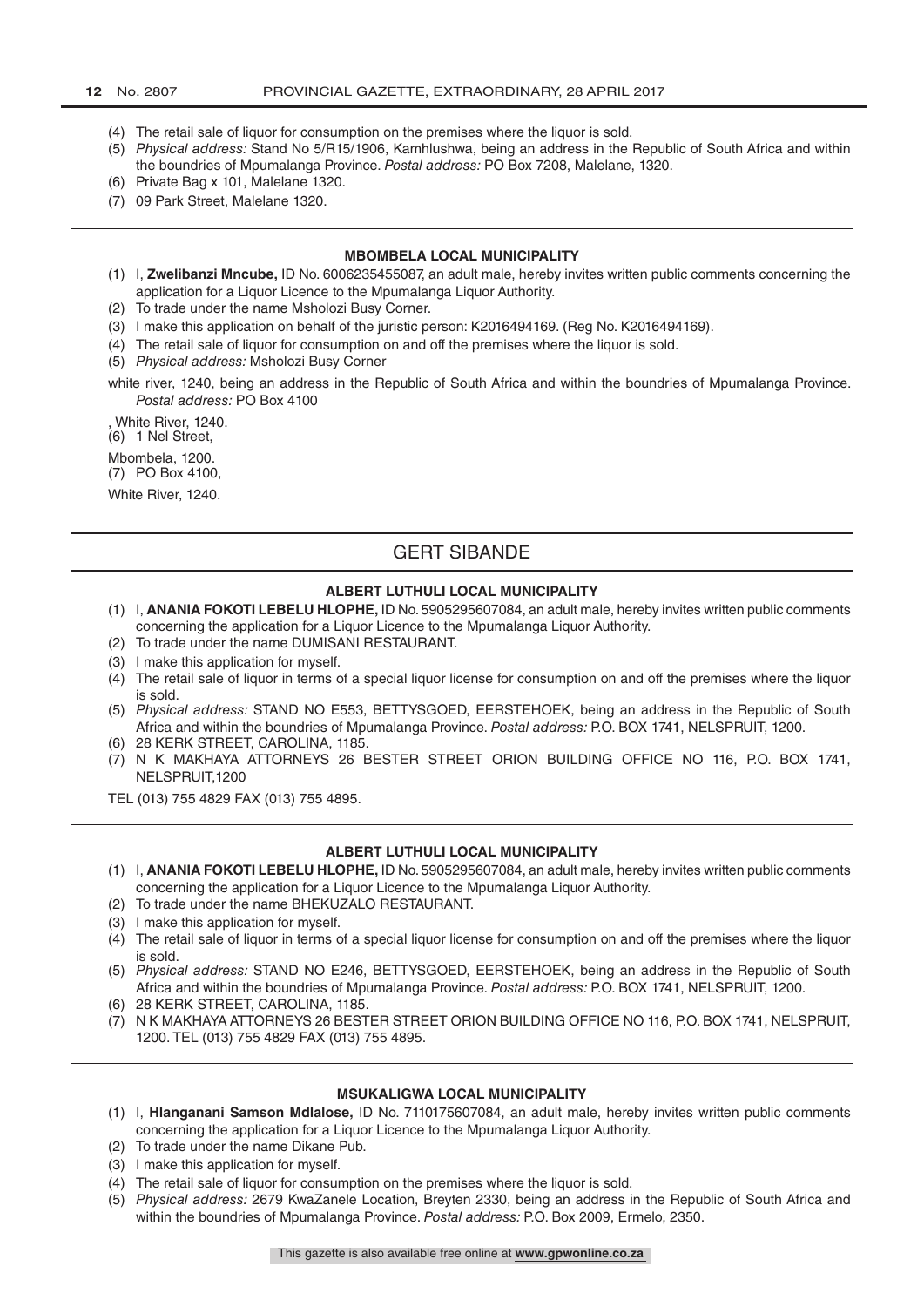- (6) P.O. Box 48, Ermelo, 2350.
- (7) P.O. Box 2009, Ermelo, 2350.

#### **MKHONDO LOCAL MUNICIPALITY**

- (1) I, **Topi Lephina Sukazi,** ID No. 4310070298087, an adult female, hereby invites written public comments concerning the application for a Liquor Licence to the Mpumalanga Liquor Authority.
- (2) To trade under the name Topi's Bar Lounge.
- (3) I make this application for myself.
- (4) The retail sale of liquor for consumption on the premises where the liquor is sold.
- (5) *Physical address:* Bloemendahl Farm; Piet Retief 2380, being an address in the Republic of South Africa and within the boundries of Mpumalanga Province. *Postal address:* P.O. Box 2009, Ermelo 2350.
- (6) P.O. Box 23, Piet Retief 2380.
- (7) P.O. 2009, Ermelo 2350.

#### **MSUKALIGWA LOCAL MUNICIPALITY**

- (1) I, **Ernest Ngwenya,** ID No. 770214 5682 088, an adult male, hereby invites written public comments concerning the application for a Liquor Licence to the Mpumalanga Liquor Authority.
- (2) To trade under the name Nesto Shisanyama & Lounge.
- (3) I make this application for myself.
- (4) The retail sale of liquor in terms of a special liquor license in respect of a specified event.
- (5) *Physical address:* 27 C/ O Ennis & Oosthuizen Streets, Ermelo, 2351, being an address in the Republic of South Africa and within the boundries of Mpumalanga Province. *Postal address:* 16 Joubert Street, Ermelo, 2351.
- (6) C/O Kerk & Taute Street, Ermelo, 2351. P. O Box 48, Ermelo, 2350.
- (7) 27 C/ O Ennis & Oosthuizen Streets, Ermelo, 2351.

#### **PIXLEY KA SEME LOCAL MUNICIPALITY**

- (1) I, **Bafana Elphas Thwala,** ID No. 7301105910082, an adult male, hereby invites written public comments concerning the application for a Liquor Licence to the Mpumalanga Liquor Authority.
- (2) To trade under the name Small Village Sports Pub.
- (3) I make this application for myself.
- (4) The retail sale of liquor in terms of a special liquor license in respect of a specified event.
- (5) *Physical address:* 3714 Daggakraal no.3, Daggakraal, 2491, being an address in the Republic of South Africa and within the boundries of Mpumalanga Province. *Postal address:* P.O. Box 2009, Ermelo 2350.
- (6) Private Bag X9011, Volksrust 2470.
- (7) P.O. Box 2009, Ermelo 2350.

#### **MSUKALIGWA LOCAL MUNICIPALITY**

- (1) I, **MFANIMPELA ALFRED SHABANGU,** ID No. 640528533084, an adult male, hereby invites written public comments concerning the application for a Liquor Licence to the Mpumalanga Liquor Authority.
- (2) To trade under the name ZENZELE SM TAVERN.
- (3) I make this application for myself.
- (4) The retail sale of liquor for consumption on the premises where the liquor is sold.
- (5) *Physical address:* STAND NO. 2400 KOMKRAANS FARM, CAROLINA., being an address in the Republic of South Africa and within the boundries of Mpumalanga Province. *Postal address:* POSNET SUITE 832, PRIVATE BAG X 9013, ERMELO, 2350..
- (6) CORNER KERK & TOUTE STREET, ERMELO, 2351..
- (7) STAND NO. 2400 KOMKRAANS FARM, CAROLINA..

### NKANGALA

### **EMALAHLENI LOCAL MUNICIPALITY**

- (1) I, **JACOB TALANE,** ID No. 5910185426082, an adult male, hereby invites written public comments concerning the application for a Liquor Licence to the Mpumalanga Liquor Authority.
- (2) To trade under the name JAKES RESTAURANT.
- (3) I make this application for myself.
- (4) The retail sale of liquor in terms of a special liquor license for consumption on and off the premises where the liquor is sold.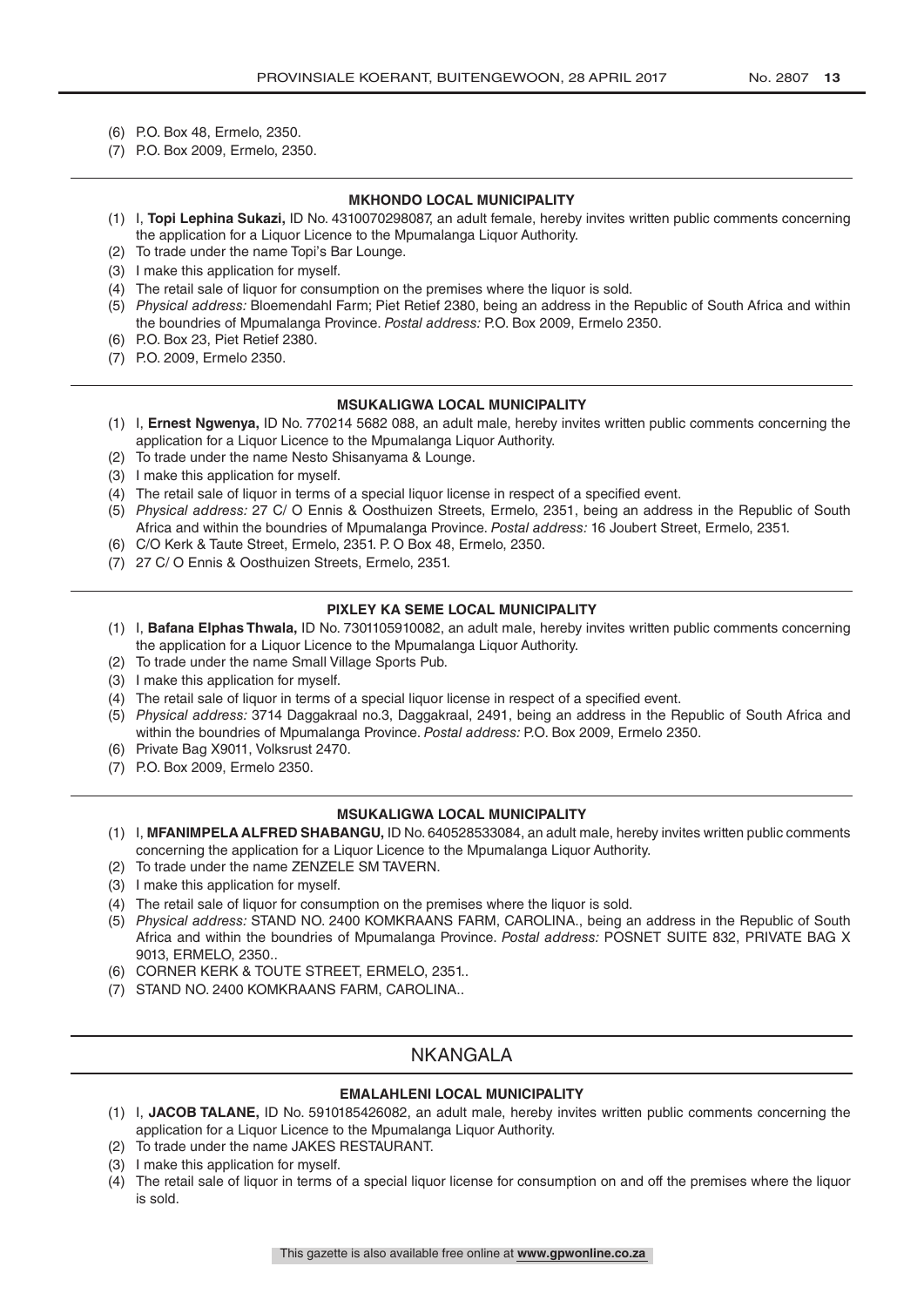- (5) *Physical address:* STAND NO 420/ 503 EXT 1 HLALANIKAHLE, EMALAHLENI., being an address in the Republic of South Africa and within the boundries of Mpumalanga Province. *Postal address:* P.O. BOX 1741, NELSPRUIT, 1200..
- (6) EMALAHLENI LOCAL MUNICIPALITY, 29 MANDELA STREET, EMALAHLENI; P.O BOX 3, EMALAHLENI, 1035..
- (7) N K MAKHAYA ATTORNEYS 26 BESTER STREET ORION BUILDING OFFICE NO 116; P.O. BOX 1741, NELSPRUIT, 1200.

TEL (013) 755 4829. FAX (013) 755 4895..

#### **EMALAHLENI LOCAL MUNICIPALITY**

- (1) I, **JACOB TALANE,** ID No. 5910185426082, an adult male, hereby invites written public comments concerning the application for a Liquor Licence to the Mpumalanga Liquor Authority.
- (2) To trade under the name MKHOZI RESTAURANT.
- (3) I make this application for myself.
- (4) The retail sale of liquor in terms of a special liquor license for consumption on and off the premises where the liquor is sold.
- (5) *Physical address:* STAND NO 798/ 799 HLALANIKAHLE 2, KWAGUQA EXTENSION, being an address in the Republic of South Africa and within the boundries of Mpumalanga Province. *Postal address:* P.O. BOX 1741, NELSPRUIT, 1200.
- (6) EMALAHLENI LOCAL MUNICIPALITY, 29 MANDELA STREET EMALAHLENI, P.O BOX 3, EMALAHLENI, 1035. (7) N K MAKHAYA ATTORNEYS 26 BESTER STREET ORION BUILDING OFFICE NO 116, P.O. BOX 1741, NELSPRUIT,1200

TEL (013) 755 4829 FAX (013) 755 4895.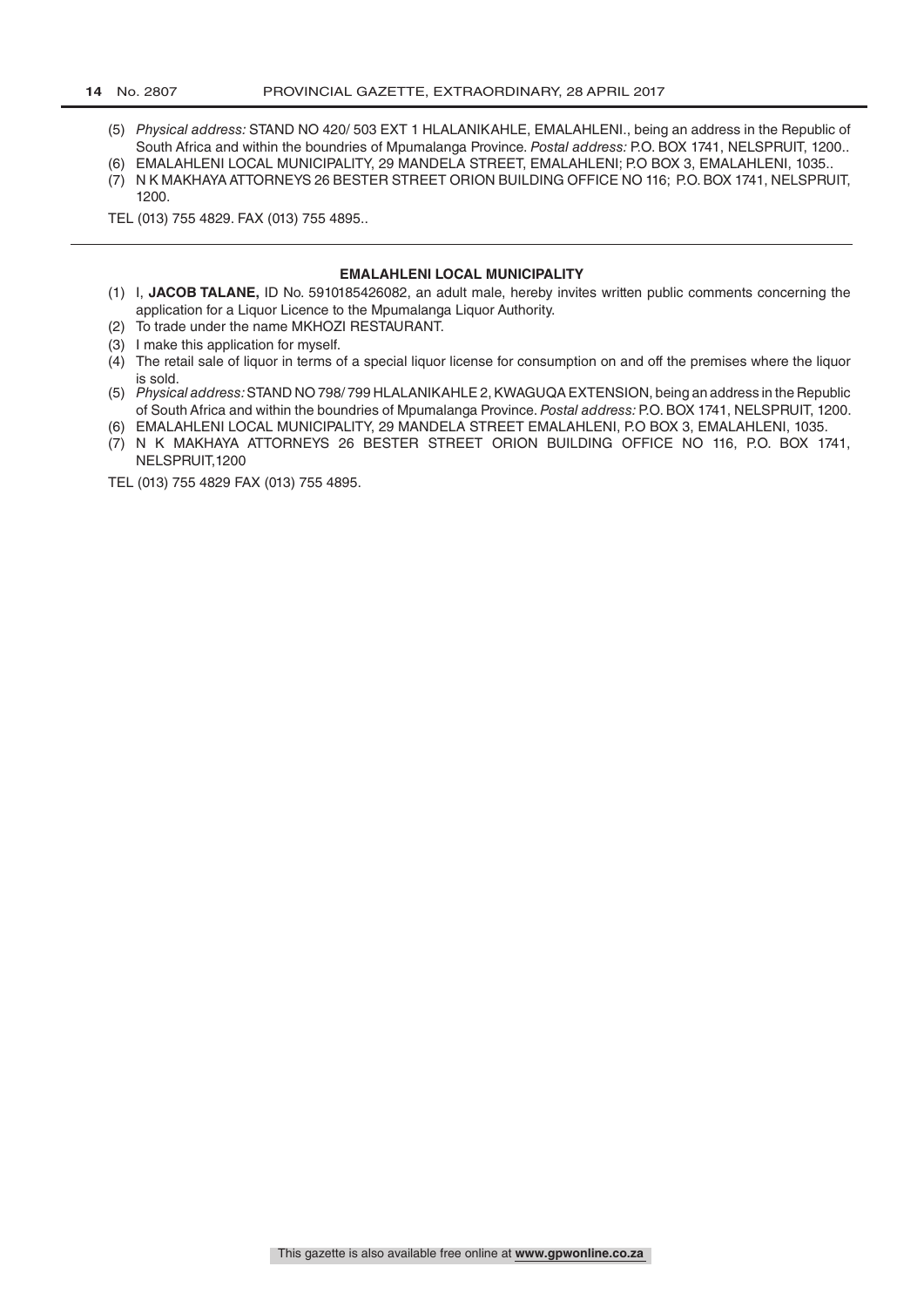### **Form 10**

### General Notice

### **NOTICE 41 OF 2017**

#### **MPUMALANGA LIQUOR LICENSING ACT, 2006 (Act No. 5 of 2006)**

#### **Notice of applications for transfer of liquor licences in terms of section 43**

Notice is hereby given that the applicants specified in the Schedule hereto have given notice of their intention to lodge applications for the transfer of existing liquor licences to the Secretary, Regional Liquor Licensing Offices in respect of premises situated in the local committee area indicated in the Schedule.

Comments should be made in writing and be addressed to the municipality concerned and a copy to the applicant, to reach the said addresses within thirty (30) days of this publication.

Invitation for public comments in respect of a Liquor Licence in terms of section 43 of the Mpumalanga Liquor Licensing Act, 2006.

### **SCHEDULE**

The undermentioned figures used in brackets in the Schedule, have the following meanings:

- (1) = Full name of applicant, ID Number of Applicant.
- (2) = Existing liquor licence number to be transfered.
- $(3)$  = Intended trading name.
- (4) = Notice given on behalf of: self *or* other juristic person/s.
- $(5)$  = Type of licence applied for.
- $(6)$  = Full address and location of the premises
- $(7)$  = Municipality address where comments must be submitted
- $(8)$  = Applicant address where comments must be submitted

### EHLANZENI

#### **BUSHBUCKRIDGE LOCAL MUNICIPALITY**

- (1) I, **SIBONGILE THANDEKA MKWANAZI,** ID No. 6807040812085, an adult female, hereby invites written public comments concerning the application for transfer of an existing Liquor Licence to the Mpumalanga Liquor Authority.
- (2) Liquor Licence Number NTV/022692.
- (3) Trading under the name ENDAWENI BAR LOUNGE & MOTEL.
- (4) I make this application for myself.
- (5) The retail sale of liquor for consumption on the premises where the liquor is sold.
- (6) *Physical address:* STAND NO 285 OAKLY, BUSHBUCKRIDGE, MAPULANENG, being an address in the Republic of South Africa and within the boundries of Mpumalanga Province. *Postal address:* P.O. BOX 1741, NELSPRUIT, 1200.
- (7) OPPOSITE MAPULANENG DLTC, R533 GRASKOP ROAD, BUSHBUCKRIDGE, PRIVATE BAG X9308, BUSHBUCKRIDGE, 1280.
- (8) N K MAKHAYA ATTORNEYS 26 BESTER STREET, FIRST FLOOR, ORION BUILDING 116, P.O. BOX 1741, NELSPRUIT, 1200. TEL (013) 755 4829, FAX (013) 755 4895.

### GERT SIBANDE

#### **LEKWA LOCAL MUNICIPALITY**

- (1) I, **Mr N Botha,** ID No. 7709205001083, an adult male, hereby invites written public comments concerning the application for transfer of an existing Liquor Licence to the Mpumalanga Liquor Authority.
- (2) Liquor Licence Number MPU/028557.
- (3) Trading under the name MAXIS.
- (4) I make this application for myself.
- (5) The retail sale of liquor for consumption on the premises where the liquor is sold.
- (6) *Physical address:* MAXIS Standerton, Shop 25, The Junxion Shopping Centre, c/o Beyers Naude & Bauman Streets, being an address in the Republic of South Africa and within the boundries of Mpumalanga Province. *Postal address:*  2430.
- (7) Robert Mkhabela, Lekwa Local Municipality, c/o Beyers Naude & Mbobani Mayisela Streets, Standerton 2430.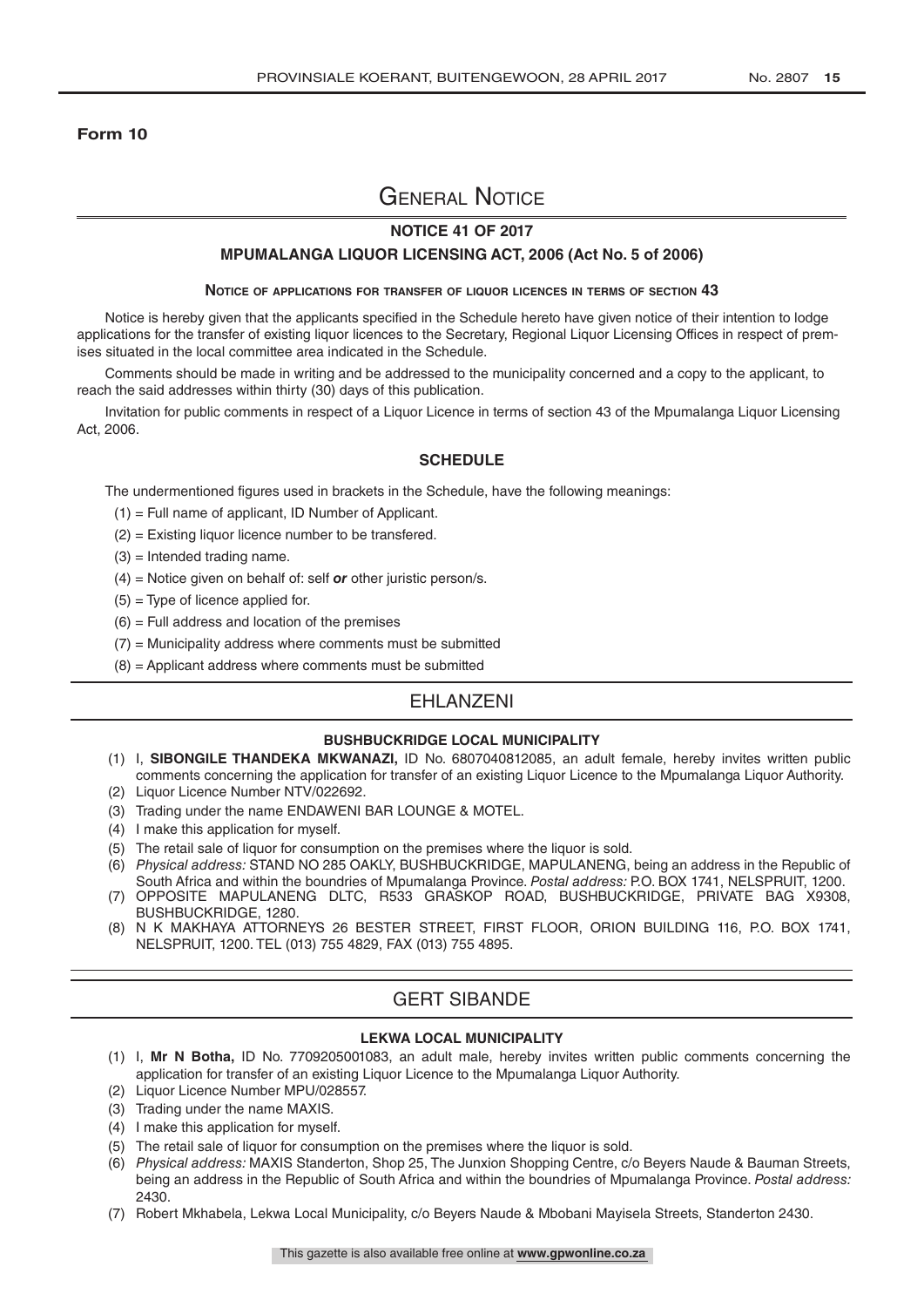(8) N Botha, Shop 25, MAXIS Standerton, The Junxion Shopping Centre, Standerton, 2430.

### **MSUKALIGWA LOCAL MUNICIPALITY**

- (1) I, **Sihle Precious Gessese,** ID No. 8904030558089, an adult female, hereby invites written public comments concerning the application for transfer of an existing Liquor Licence to the Mpumalanga Liquor Authority.
- (2) Liquor Licence Number MPU/027725.
- (3) Trading under the name Nesto Lounge.
- (4) I make this application for myself.
- (5) The retail sale of liquor for consumption on the premises where the liquor is sold.
- (6) *Physical address:* Stand No. 315 Joubert Street, Ermelo 2350, being an address in the Republic of South Africa and within the boundries of Mpumalanga Province. *Postal address:* P.O. BOX 2009, ERMELO 2350.
- (7) P.O. BOX 48, ERMELO 2350.
- (8) P.O. BOX 2009, ERMELO 2350.